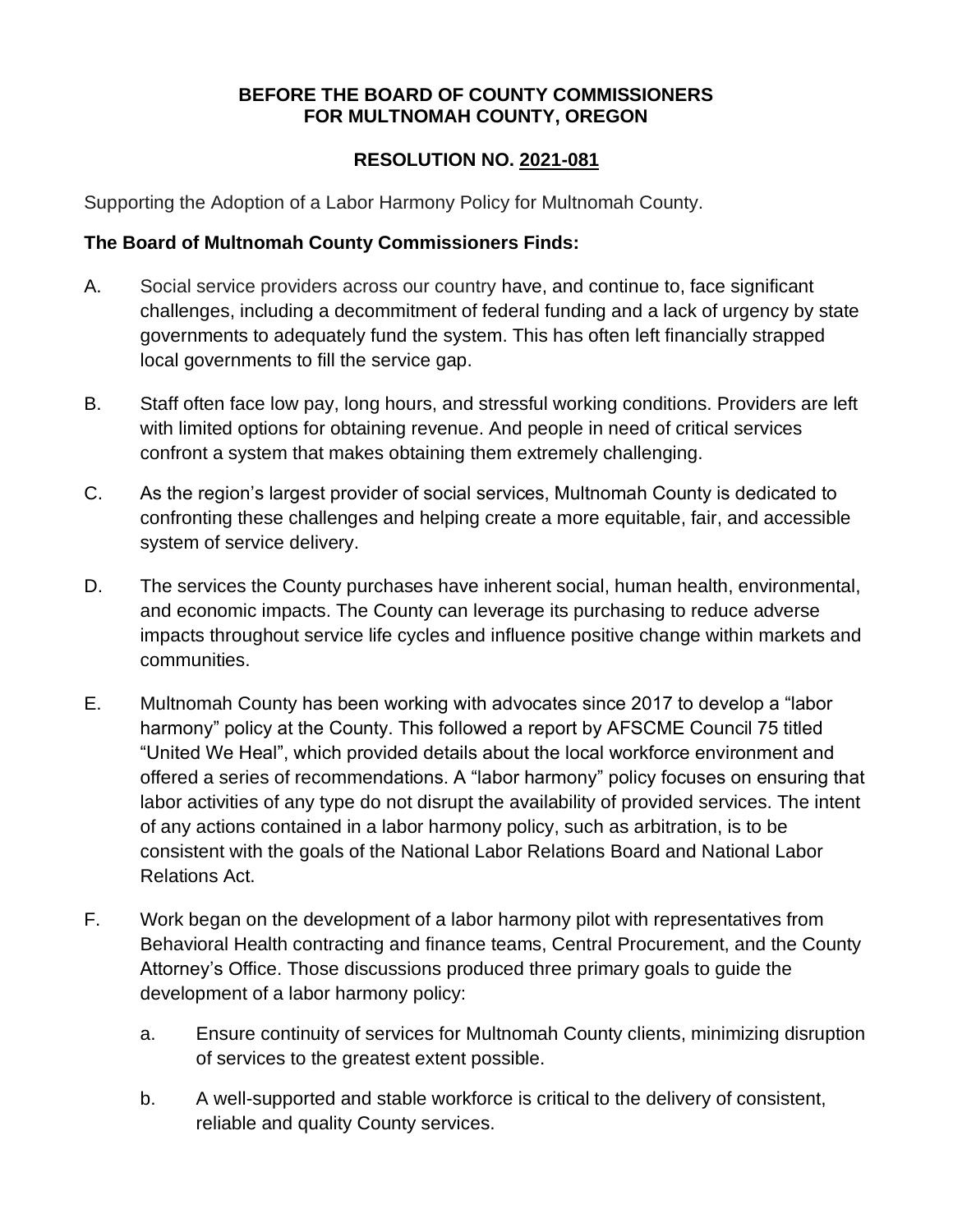- c. Adhere to federal, state, and local requirements regarding labor negotiations, including the National Labor Relations Act and state law, and continue to evaluate the changing legal landscape.
- G. Labor harmony provides a tool for governments to address such concerns by establishing agreements between a union and an employer where both sides agree to certain conditions when it comes to organizing and related activity.
- H. Voters passed the Preschool for All measure in the fall of 2020. Advocates of that measure incorporated the County's labor harmony initiative into the Preschool for All implementation plan.
- I. Educators including teachers, assistants, and in-home providers are the heart of high-quality preschool programs. Implementation of Preschool for All by the County's new Preschool and Early Learning Division can help stabilize the child care and preschool marketplace.
- J. The tri-county region passed a historic measure to provide services and housing to individuals in need of behavioral health treatment. And the Oregon Legislature passed a large behavioral health package just a few months ago. The County has an interest in implementing these measures and furthering provision of services in a continuous, uninterrupted, and reliable manner.
- K. The Covid-19 pandemic has had a dramatic impact on both the behavioral health and early childhood workforces. The County believes that piloting a labor harmony policy in our Behavioral Health and Preschool and Early Learning Divisions will help respond to that impact, while ensuring services are continually provided to our clients.
- L. Multnomah County has a compelling governmental, proprietary and economic interest in preventing interruptions or disruptions to critical services provided by the County through its contractors. The County has an interest as a market participant in contracting for services with a stable workforce. That interest includes, but is not limited to a work environment where workers are safe, well compensated, and have adequate benefits.
- M. The County has an interest in contracts that are executed efficiently and with positive impacts on community members. As a result, the County has an interest in ensuring these issues are addressed by entities contracting for County business.
- N. The County finds that labor-management conflict would jeopardize its proprietary interests as a purchaser of services by substantially interfering with the quality and consistency of services provided to the County and its residents. Service disruption would result in additional costs and otherwise avoidable expenditures of limited taxpayer funds. The likelihood of labor-management conflicts interfering with the